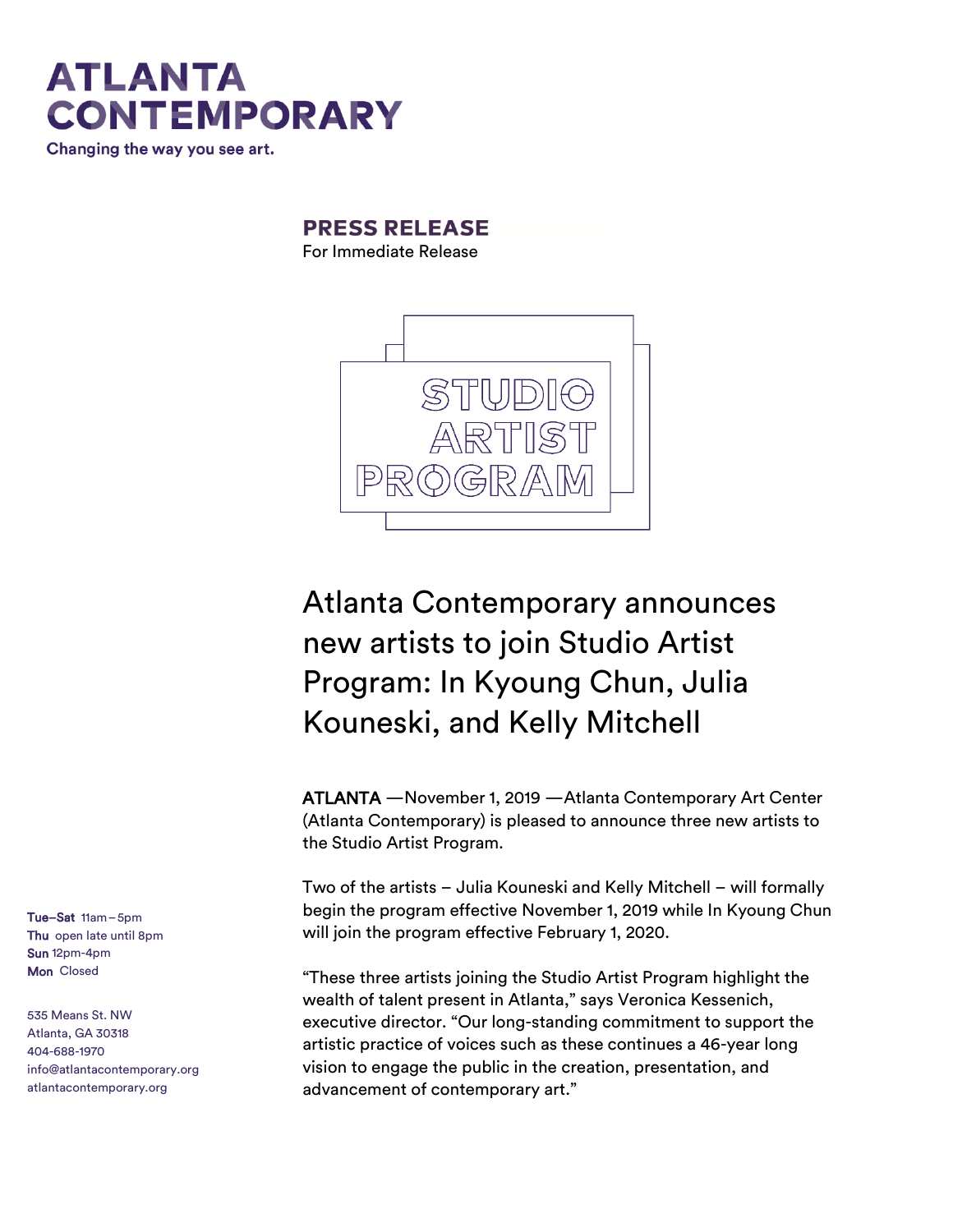## **ATLANTA CONTEMPORARY**

Changing the way you see art.

Atlanta Contemporary's Studio Artist Program supports local working artists by providing subsidized studio space and by fostering a collaborative environment supportive of the creative process. The studios, which ranges in size and amenities have over the years nurtured artists working in all career stages and media – including ceramics, film & video, installation, painting, photography, and sculpture.

Under the guidance of Nisa Floyd, executive assistant to the executive director, artists applied to the program and were asked to submit images indicative of their current work, artist's statement, CV, a letter of nomination, as well as answer a few questions about their goals. Once completed, Floyd removed any indicators of name or gender to make the entire process blind. Atlanta Contemporary thanks jurors: Katina Asbell, board of directors, Atlanta Contemporary; Daricia Mia DeMarr, co-founder of Black Women in Visual Arts and the Founder of Pi Arts Projects; Veronica Kessenich, executive director, Atlanta Contemporary; and Ginger Wolfe-Suarez, interim director of curatorial affairs for the Bernard A. Zuckerman Museum of Art.

Ginger Wolfe-Suarez states, "Atlanta Contemporary is facilitating sustained and meaningful art practices. It's a timely mix of programmatic and artistic support. I believe these three artists will be authentic community members here."

Join us Thursday, November 14 from 7 to 9pm for Open Studios to meet these new artists as well as see the current artists in the Studio Artist Program. Open Studios is one of three nights a year where guests can meet the artists, see their work firsthand, and perhaps purchase some new works. This event is ticketed – general admission is \$10; students \$5 at the door with valid ID, and VIP Admission is \$35. All money raised supports the 30% subsidy that Atlanta Contemporary provides to the artists participating in the Studio Artist Program. "For artists, space to create is essential!" says Daricia Mia DeMarr. "I appreciate the opportunity to support Atlanta Contemporary in stewarding the creative process and bringing gifted artists into an artful community."

Tue–Sat 11am–5pm Thu open late until 8pm Sun 12pm-4pm Mon Closed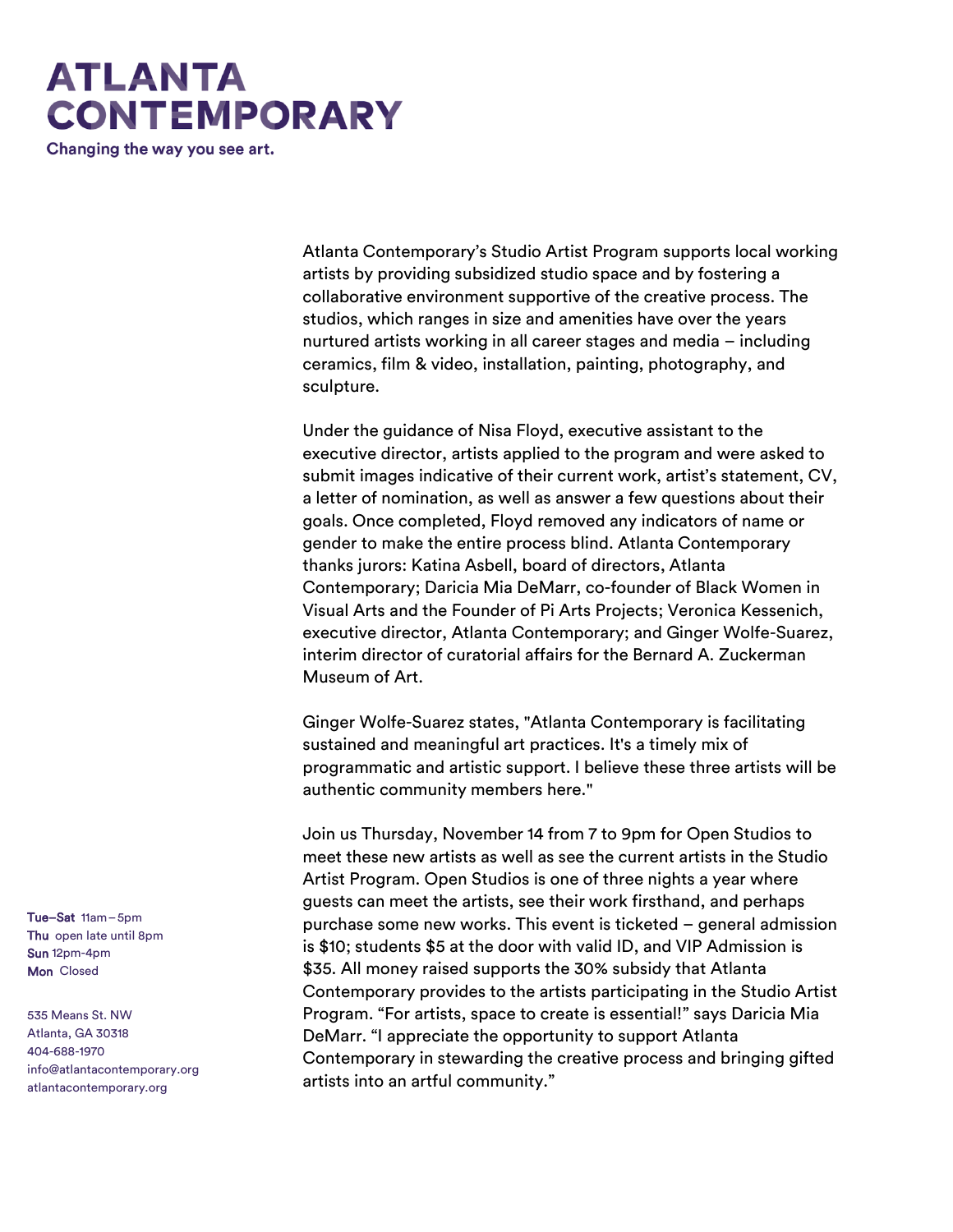# **ATLANTA CONTEMPORARY**

Changing the way you see art.

#### NEW ADDITIONS TO THE STUDIO ARTIST PROGRAM November 1, 2019

Julia Kouneski (b. Long Beach, CA, 1985) works with the sensing body and investigates notions of empathy, embodiment, and the fluid self through performance, installation, and video. She received her BFA from the University of Minnesota and her MFA in 2014 from the University of Southern California. Her work has been shown in the US and in Europe, including Night Gallery in Los Angeles, Annka Kultys Gallery in London, and De Hallen Haarlem Museum in the Netherlands.

Kelly Mitchell has taught and mentored in community and academic contexts including: The Rhode Island School of Design, Virginia Commonwealth University, New Urban Arts (Providence), and The Visual Arts Center of Richmond. She received her BFA in Printmaking from Tufts and the School of the Museum of Fine Arts; and her MFA in Printmaking from The Rhode Island School of Design with a certificate in Collegiate Teaching. Mitchell's art centers around oral histories woven into the fabric of the Africana Diaspora, specifically related to concepts of land tenure, territorial claims, community autonomy, swamp marronage, and inherited identity. Her work manifests as immersive installations and partnered artists books offering a venue for the sensorial – specifically smell – to connect to, convey, and reimagine rituals and rites of autonomous kin, collectives, and individuals of the Africana Diaspora. Kelly and her practice are deeply tied to familial roots in Virginia, North Carolina, Alabama, and Pennsylvania. Her interdisciplinary practice spans printmaking, papermaking, installation, book arts and sculpture. Kelly currently lives and works in Atlanta, GA where she is an Assistant Professor of Art and Visual Culture and The Art Program Director at Spelman College.

#### February 1, 2020

In Kyoung Chun (b. Born in Seoul, South Korea) received the Emerging Artist Award 2012-2013 by the City of Atlanta Mayor's Office of Cultural Affairs and participated in the 2013 WonderRoot Walthall Fellowship. Chun has participated in exhibitions including High Museum of Art, Athens Institute of Contemporary Art, Museum of Contemporary Art Georgia and Gallery 72 of Atlanta Mayors Office

Tue–Sat 11am–5pm Thu open late until 8pm Sun 12pm-4pm Mon Closed